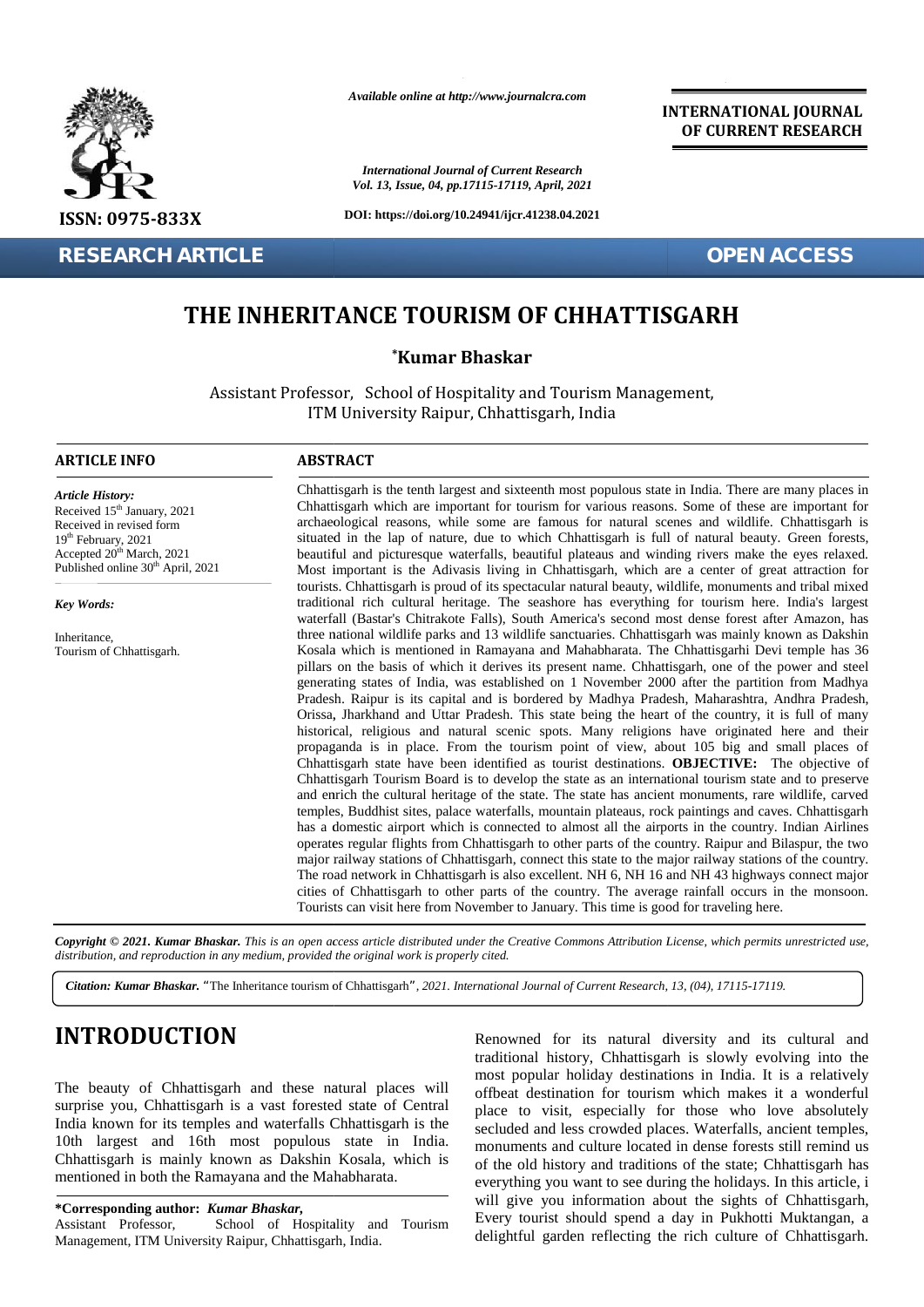Honorable A.P. The place was inaugurated in November 2006 by J Abdul Kalam. Since then, the park has been a place that attracts tourists and locals. Best tourist places of Chhattisgarh



**Chhattisgarh's historical tourist spot Dantewada**: Dantewada came into existence in 1998, after the formation of Chhattisgarh from Madhya Pradesh. Situated in Bastar district, the quaint little town of Dantewada offers spectacular views of rivers, spectacular hill peaks and lush green grasslands.

Historically, the city was named after Danteshwari, the incarnation of Shakti. Who later came to preside over the Danteshwar temple. Dantewada was known as Tarapala and Dantavali in pre-historic days. However, at present, the area is affected by Naxalism. Dantewada gives you the opportunity to enjoy all the natural elements from the mountains to the rivers.



**Chitrakoot natural waterfalls of Chhattisgarh:** Chhattisgarh is one of the major ecotourism destinations in India, with a variety of waterfalls, hills, valleys and rich terrain. Chitrakoot is a naturally occurring waterfall in Bastar district of Chhattisgarh. It is located in the western region of Jagdalpur and is one of the famous tourist attractions in and around Jagdalpur for breathtaking sunsets that mesmerize you during the fall.

Also known as the Mini-Niagara Fall of India, this horse shaped waterfall falls from a height of about 100 feet. Making its way through dense vegetation and cascades, it creates a spectacular view. Chitrakote Falls are formed from the waters of the Indravati River which flows through the Vindhya mountain range. The best time to visit the waterfall is between the months of July and October during the monsoon season. Overall Chitrakoot is a very beautiful tourist destination.



**Manpat is a beautiful place to see in Chhattisgarh:** Mainpat is an underground hill station. The hill station has not been fully commercialized yet, which is why very few tourists know about the place. Mainpat is often referred to as Shimla and "Mini Tibet" of Chhattisgarh. The Tibet refugees were resettled in Manpat after the Chinese invasion of Tibet and have since found a home in Mainpat. The confluence of cultures and diverse traditions in Mainpat only adds to the charm of the picturesque village. This place is no less than a paradise for tourists who are relieved from the busy life for a few days of peace and peace.



**The purkhouti Muktangan**: Every tourist should spend a day in Pukhotti Muktangan, a delightful garden reflecting the rich culture of Chhattisgarh. The place was inaugurated in November 2006 by the Honorable APJ Abdul Kalam. Since then, the park has been a place that attracts tourists and locals. It is not only a center of attraction for tourists, but it also spreads cultural awareness about the preservation of our bio cultural diversity.



**Bhoramdev Temple, ancient temple of Chhattisgarh:-** If you are making a list of popular tourist places to visit in Chhattisgarh, then you should include Bhoramdev Temple in that list. The Bhoramdev Temple is similar to the Sun Temple of Konark and is believed to have been constructed during the 7th to 12th centuries. It is popularly known as Khajuraho of Chhattisgarh as it resembles the Khajuraho temple in Madhya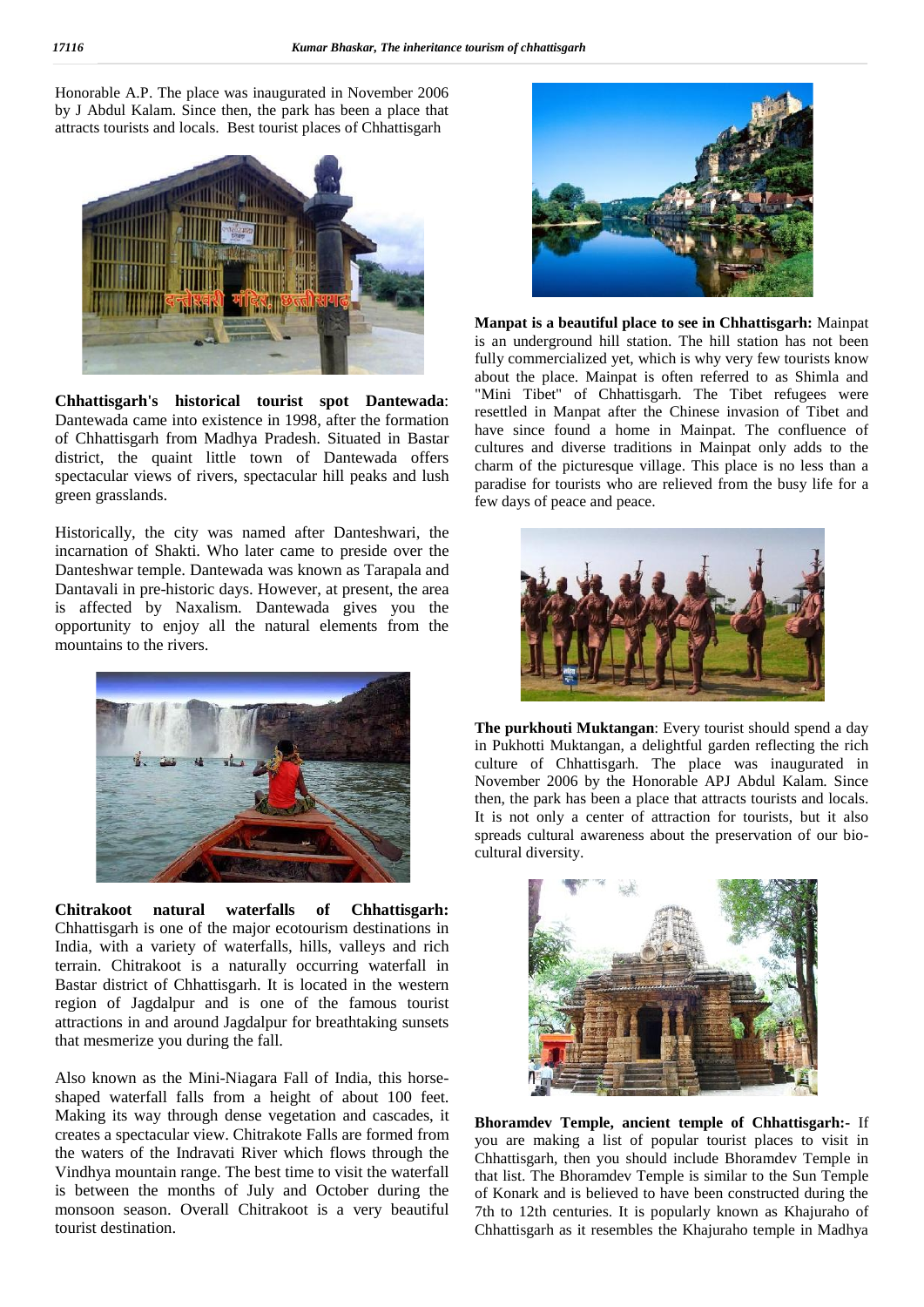Pradesh. Bhoramdev temple is also known as "Khajuraho of Chhattisgarh" this temple is dedicated to Lord Shiva. The temple has a splendid work of exquisite civilian style of architecture and intricately carved portrait art. The Bhoramdev Temple depicts the statues of the ten incarnations of Lord Vishnu, in addition to portraits of Lord Shiva and Lord Ganesha.



**Tourist places in Chhattisgarh, Kailash and Kotusamar Caves:** The Kailash and Kotusamar Caves are not only a unique cave, but also the second longest cave in the entire world. The cave discovered in 1993 spans an area of 100 metersThe peculiarity of the cave is that it cannot be reached beyond a certain point due to the decrease in the flow of oxygen inside the deep cave. This two-kilometer deep cave is surprisingly large amidst dense forests. If you want to have some fun here? So clap with your hands inside the cave and you will hear a musical sound moving through the hollow walls. The cave is located near Tirathgarh waterfall and about 40 km from Jagdalpur.



**Madku Island: A good place to visit in Chhattisgarh:** Madku Island is a beautiful island located near the Maun River of Shivnath in Bilaspur district of Chhattisgarh. The island is in the shape of a frog, hence it is called Madaku Island. The beauty of this island is considered to be mesmerizing. The picturesque Madku island has an area of about 24 hectares and

is full of greenery. The island is also famous for its ancient temples and their historical and archaeological significance. Madku island is also home to many ancient and unique idols of Lord Shiva, Ganesha, Shiva-Parvati, Nandi and many other deities. There are both old and new temples. Madaku Island is known as Kedar Tirtha and Hariharkshetra Kedar Dweep.



**Chhattisgarh's historical city Malhar:** Malhar is the most historic city of Chhattisgarh, which has great archaeological significance. Its exquisite sculptures and ancient charm have placed the city on the list of ancient monuments, archaeological sites and relics of national importance, maintained by the Archaeological Survey of India. Some of the remains found in Malhar belong to the Kalachuri rule by 1000 BCE.



**Sirpur village in Chhattisgarh:** Sirpur is a small village in the state of Chhattisgarh, situated on the banks of the Mahanadi River. It is 35 km from Mahasamund district and about 78 km from Raipur city. The village of Sirpur is an archaeological wonder. The village is rich in its temple culture. It is a treasure for archaeological findings from the 8th century.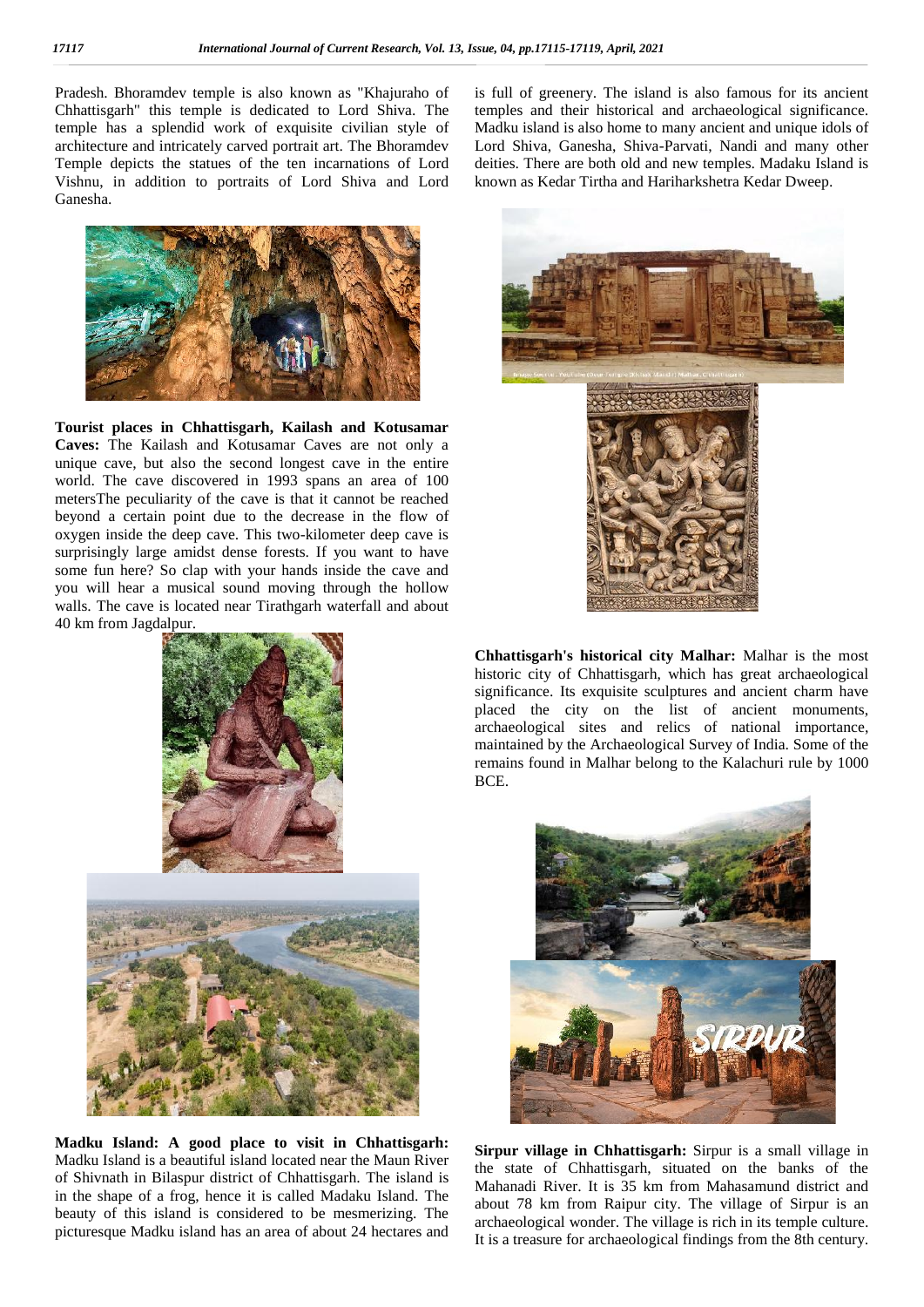There are many temples where people can go, and generally a center for passionate historians, the Buddhist monasteries of this village are considered to be the most important in India. The Chhattisgarh Tourism Board organizes a music and dance festival here to promote Buddhist sites and celebrate its culture. Offering a rare blend of art and culture with varying performances and a deep history and development of art, Sirpur is a wonderful village full of wonders.



**Chhattisgarh's pilgrimage site Dongargarh:**Dongargarh is considered as the top pilgrimage center of Chhattisgarh and is also a top tourist attraction. There is a famous temple here called Maa Bamleshwari which is situated at an altitude of about 1,600 feet. The temple is also called Badi Bamleshwari. Another temple which is located about half a kilometer from this temple is known as Chhota Bamleshwari. Thousands of devotees throng the temple during Dussehra and during the Navratras of Chaitra (during Ramnavami). During the occasion of Navratri, fairs are organized in the temple which lasts for a long time in the day. If you come to visit Chhattisgarh at this time of year, there is a lot to see here.



**Raipur's top tourist destination in Chhattisgarh:** You cannot skip a visit to Chhattisgarh, its capital Raipur. Raipur, the capital of Chhattisgarh, is the largest city in the state. With over hundreds of steel mills and six steel plants, Raipur is also one of the largest industrial centers in the country. Apart from steel, it is also home to the aluminum and coal industries. The primary trade and industrial center, Raipur is fast emerging in the tourism sector, attracting tourists from all over the world. The city is known for its temples, lakes, factories, educational centers as well as the development of Naya Raipur. Naya Raipur is a newly planned city and is about 17 km from the present city. Raipur has a rich history and was a part of Madhya Pradesh till 2000. After the formation of the new state of Chhattisgarh, Raipur was made its capital. With good shopping, one can also visit famous sightseeing places here. These include Barnawapara Wildlife Sanctuary, Dandak Caves, Bilaspur, Chitrakoot Falls, Amarkantak, Bhilai, Kanha National Park and Sitanadi Wildlife Sanctuary.



**Chhattisgarh's famous tourist place Achanakmar Tiger Reserve:** In 2009, Achanakmar Tiger Reserve was declared a Tiger Reserve under Project Tiger. Which is spread over an area of over 557Sq kilometers. Located in Bilaspur district of Chhattisgarh, it is an impressive tiger house. Visiting the Achanakmar Tiger Reserve during a trip to Chhattisgarh can be an exciting experience. Apart from the tiger, you can also see the Indian giant squirrel, wild dog, hyena, leopard and other animals here. The Achanakmar Tiger Reserve is home to over 150 species of birds. Going to the park during your trip in Chhattisgarh can be a wonderful experience.

### **ANALYSIS AND INTERPRETATION**

Chhattisgarh tourism throws light on the residents of this region. It is mainly inhabited by rural people. It is mainly inhabited by Gond, Halbi, Halba, Kamar and Oron tribes. The urban people speak Hindi language while the people of the village speak Chhattisgarhi, the Hindi language. Some tribes also speak Kosli, Oriya and Telugu languages. Rich in natural resources, Chhattisgarh attracts a lot of tourists. Every year a large number of tourists start coming here. The historical background here attracts people. Chhattisgarh is a beautiful state of our country separated from Madhya Pradesh, which is full of natural resources.

### **CONCLUSION**

If your interest is not dependent on a single point then you can look for a destination of diverse importance. Chhattisgarh of India is a suitable option for you in the list of such sites. Chhattisgarh with its diverse folk culture is known for stunning waterfalls, beautiful landscapes, caves, temples, heritage sites. Each place of the earth is unique and unique in itself, although some things are enough to tell the specialty of such a place. When you plan a trip, a lot of thought needs to be done. You try your best to identify the place that you want from that place. If your interest is not dependent on a single point then you can look for a destination of diverse importance.